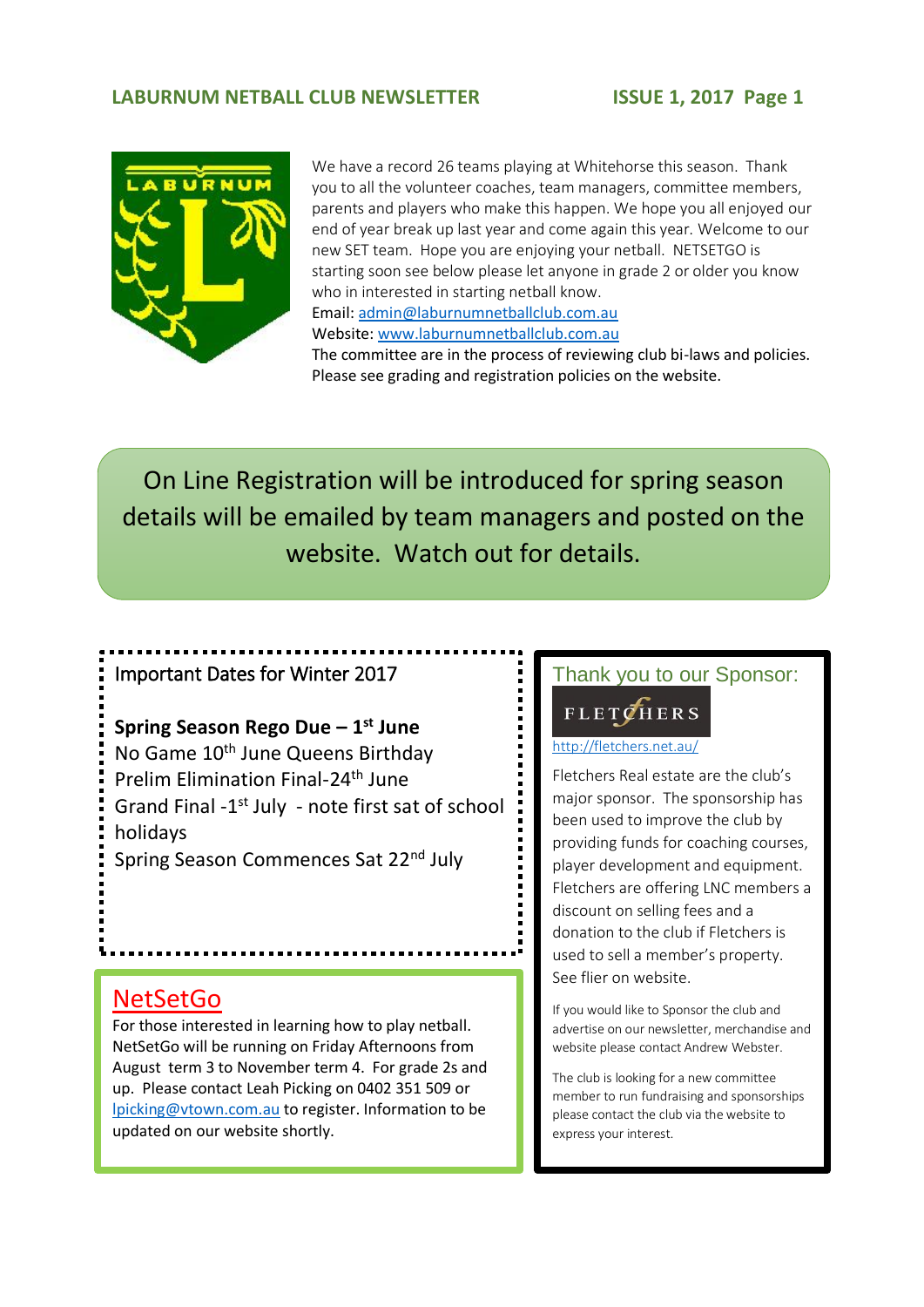#### **SECOND HAND UNIFORM SWAP**

This has become difficult to manage on the website. Second hand uniforms will only be traded by the club on registration days and at the end of year function. If you would like the club to sell your second hand uniform please bring it along to these days in a plastic bag labelled with \$cost, Size, Condition, Childs Name and Team.

If you would like to order a new uniform please do so via the website.

[https://www.laburnumnetballclub.com.au/unif](https://www.laburnumnetballclub.com.au/uniforms) [orms](https://www.laburnumnetballclub.com.au/uniforms)

#### Whitehorse 2017 Representative Teams Tri-outs:

2017 Tournament Team (players born 2006 & 2007 only) - April 20172017 Junior Development Squad (players born 2007 only) - June/July 2017

Representive teams for 2018 will be in October 2017 U13 born 2005 or 2006 U15 born 2003 or 2004 U17 born 2001 or 2002

[.http://www.whitehorsenetball.org.au/representative](http://www.whitehorsenetball.org.au/representative-teams)[teams](http://www.whitehorsenetball.org.au/representative-teams)

## **Coaches Corner**

Sarah Gibson is the clubs coach's coordinator. Her role is to develop skills and consistency among our volunteer coaches.

She is running several training sessions this year and has reached out to other organisations that we can join in training with. She is also putting together some coaching guides.

If you would like more information please contact her through the website: https://www.laburnumnetballc lub.com.au/coaches-corner

## 2017 Committee Members

r r Ė r ÷ ×

٠

Ė

ŕ Ė ٠ ÷

r

ŕ

Ė ٠

**COL** 

×

President: Nicole Farley Vice President: Marissa Thomas Secretary: Sarah Fulton Treasurer: Andrew Webster Memberships: Tracie Hunter Coaches Coordinator: Sarah Gibson Net Coordinator: Leah Picking Umpires Coordinator: Tamara Cavenett Uniform Coordinator: Dilukshi Karu Sponsorship & Fundraising: Vacant Website & Communication: Lisa Downing

# **Umpires Corner**

**The State** 

 $\overline{\phantom{a}}$ 

 $\overline{\phantom{a}}$ 

 $\mathcal{L}_{\mathcal{A}}$ 

 $\blacksquare$ 

Ē.

П

 $\mathbf{r}$ 

 $\blacksquare$ 

**A big thank you to all our dedicated Laburnum umpires for continuing to do a great job each and every week. This enables teams to take the court and enjoy the game of netball. I** would like to congratulate Emily Mitchell and **Annie Cameron on becoming team umpires and Lara Rigby on becoming a HAT (training) umpire.**

**Tamara Cavenett Laburnum Umpire Co-ordinator**